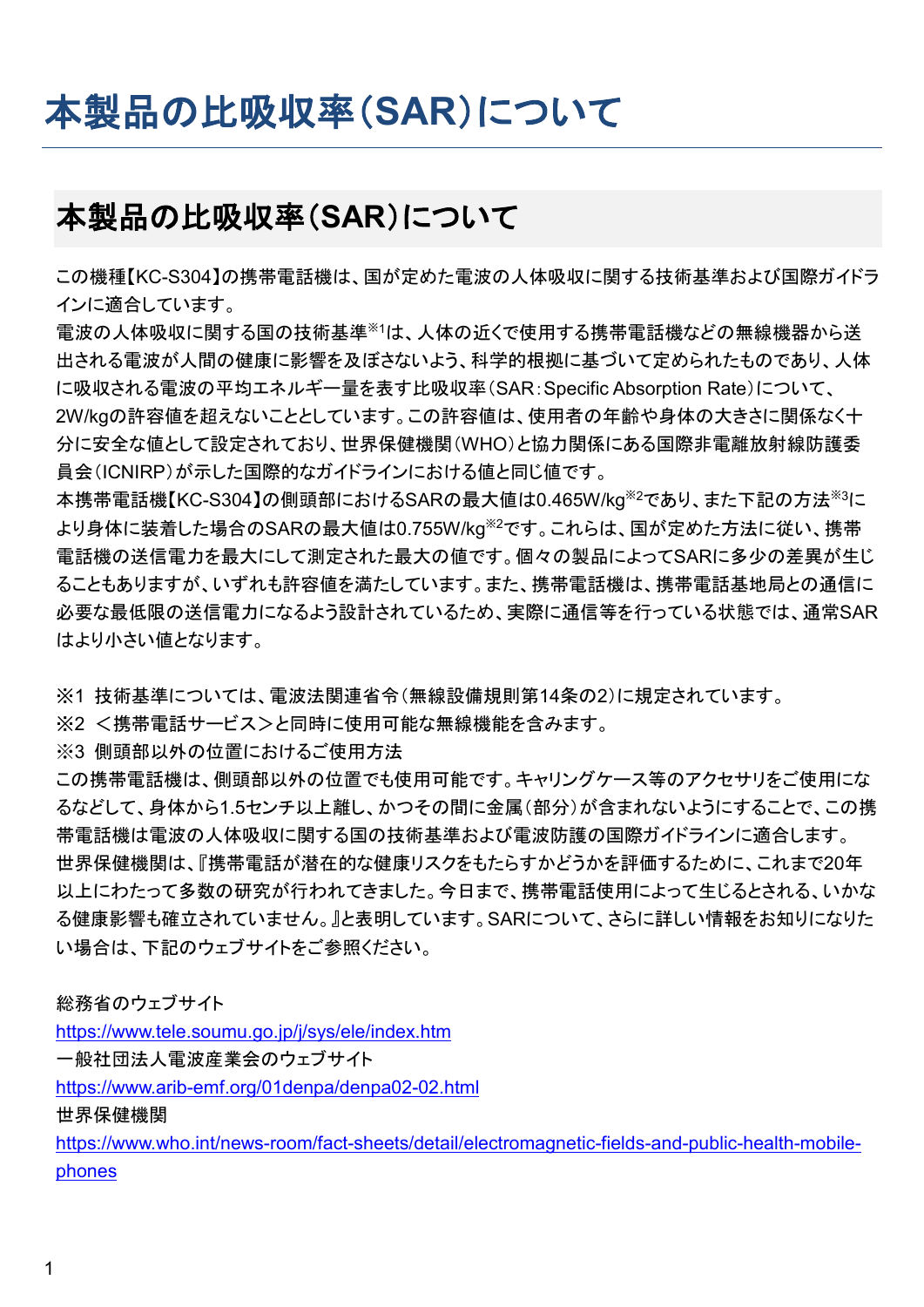#### 米国連邦通信委員会(**FCC**)の電波ばく露の影響に関する情報

米国連邦通信委員会の指針は、独立した科学機関が定期的かつ周到に科学的研究を行った結果策定さ れた基準に基づいています。この許容値は、使用者の年齢や健康状態にかかわらず十分に安全な値とな っています。

携帯電話機から送出される電波の人体に対する影響は、比吸収率(SAR:Specific Absorption Rate)とい う単位を用いて測定します。FCCで定められているSARの許容値は、1.6W/kgとなっています。

測定試験は機種ごとにFCCが定めた位置で実施され、本携帯電話機の側頭部におけるSARの最大値は 0.358W/kg、下記のとおりに従って身体に装着した場合のSARの最大値は0.597W/kgです。

身体装着の場合:この携帯電話機【KC-S304】では、一般的な携帯電話の装着法として身体から1.5センチ に距離を保ち携帯電話機の背面を身体に向ける位置で測定試験を実施しています。FCCの電波ばく露要 件を満たすためには、身体から1.5センチの距離に携帯電話を固定できる装身具を使用し、ベルトクリップ やホルスターなどには金属部品の含まれていないものを選んでください。

上記の条件に該当しない装身具は、FCCの定めるSAR許容値を満たさない場合もあるので使用を避けて ください。

比吸収率(SAR)に関するさらに詳しい情報をお知りになりたい場合は下記のウェブサイトを参照してくださ い。

FCC Radio Frequency Safety(英文のみ)

https://www.fcc.gov/general/radio-frequency-safety-0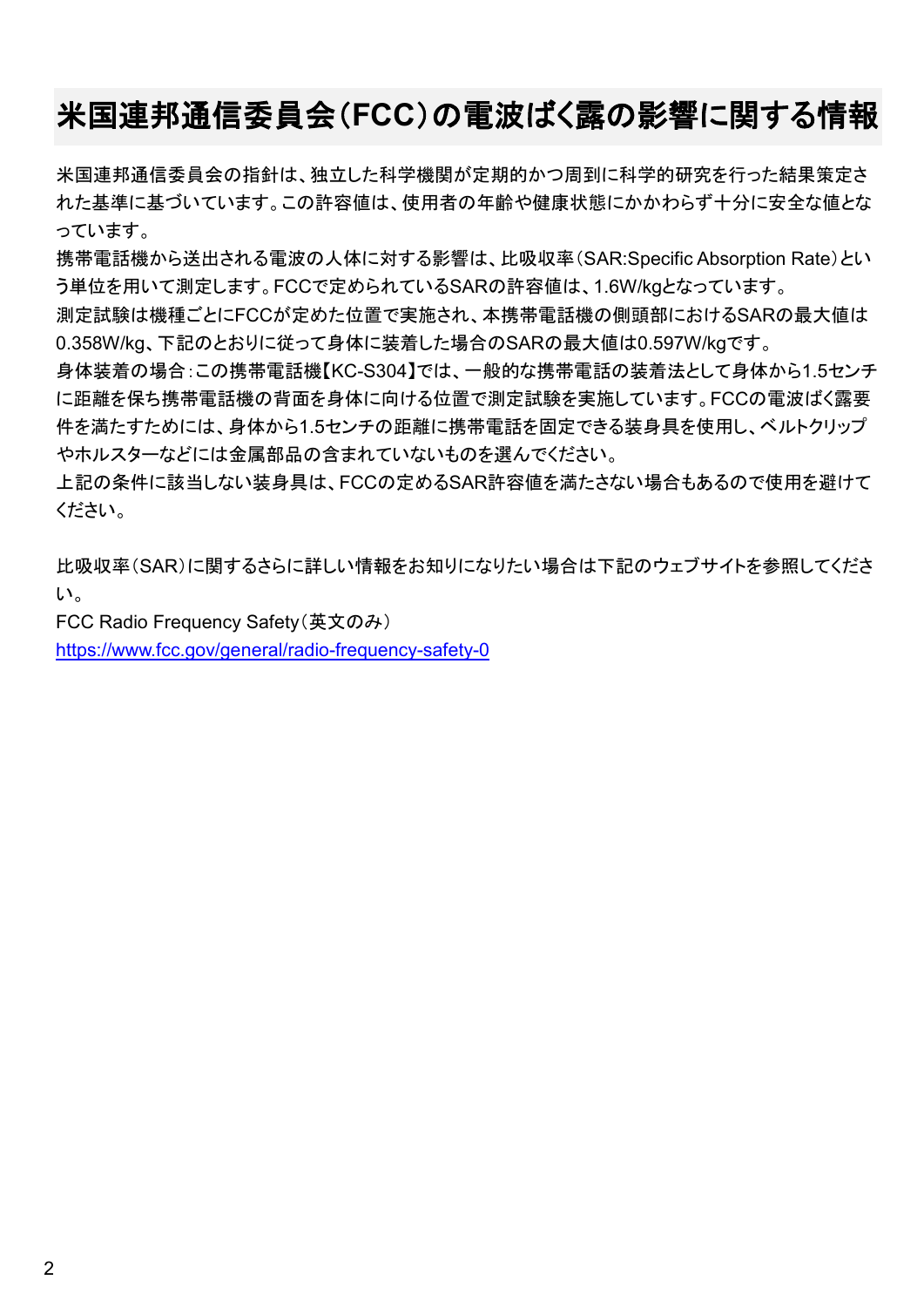## **Specific Absorption Rate (SAR) for This Product**

# **Specific Absorption Rate (SAR) for This Product (for Japan)**

This mobile phone【KC-S304】is compliant with the Japanese technical regulations\* and international guidelines for exposure to radio waves.

The Japanese technical regulations on human exposure to radio frequency energy have established permitted levels of radio frequency energy, based on the standards developed by independent scientific organizations through periodic and thorough evaluation of scientific studies. The regulations employ a unit of measurement known as the Specific Absorption Rate, or SAR. The SAR limit is 2 watts/kilogram (W/kg) averaged over ten grams of tissue.

The limit includes a substantial safety margin designed to assure the safety of all persons, regardless of age and health.

The value of the limit is equal to the value stipulated in the international guideline recommended by ICNIRP\*\*, which is in collaboration with the World Health Organization (WHO).

The highest SAR value for this mobile phone is 0.465 W/kg\*\*\* when tested for use at the ear, and 0.755 W/kg\*\*\* when worn on the body in the below manner\*\*\*\*.

While there may be differences between the SAR levels of various phones and at various positions, all phones meet the Japanese technical regulations.

Although the SAR is determined at the highest certified power level, the actual SAR of the phone during operation can be well below the maximum value.

\* The technical regulations are provided in the Article 14-2 of the Ministry Ordinance Regulating Radio Equipment.

\*\* International Commission on Non-Ionizing Radiation Protection

\*\*\* The value is under simultaneous transmission use conditions.

\*\*\*\* Use at positions other than at the ear

This mobile phone may be used at positions other than at the ear. By using an accessory such as a belt clip holster that maintains a 1.5 cm separation with no metal (parts) between it and the body and the mobile phone, this mobile phone will comply with international guidelines for radio wave protection.

The WHO has announced that "A large number of studies have been performed over the last two